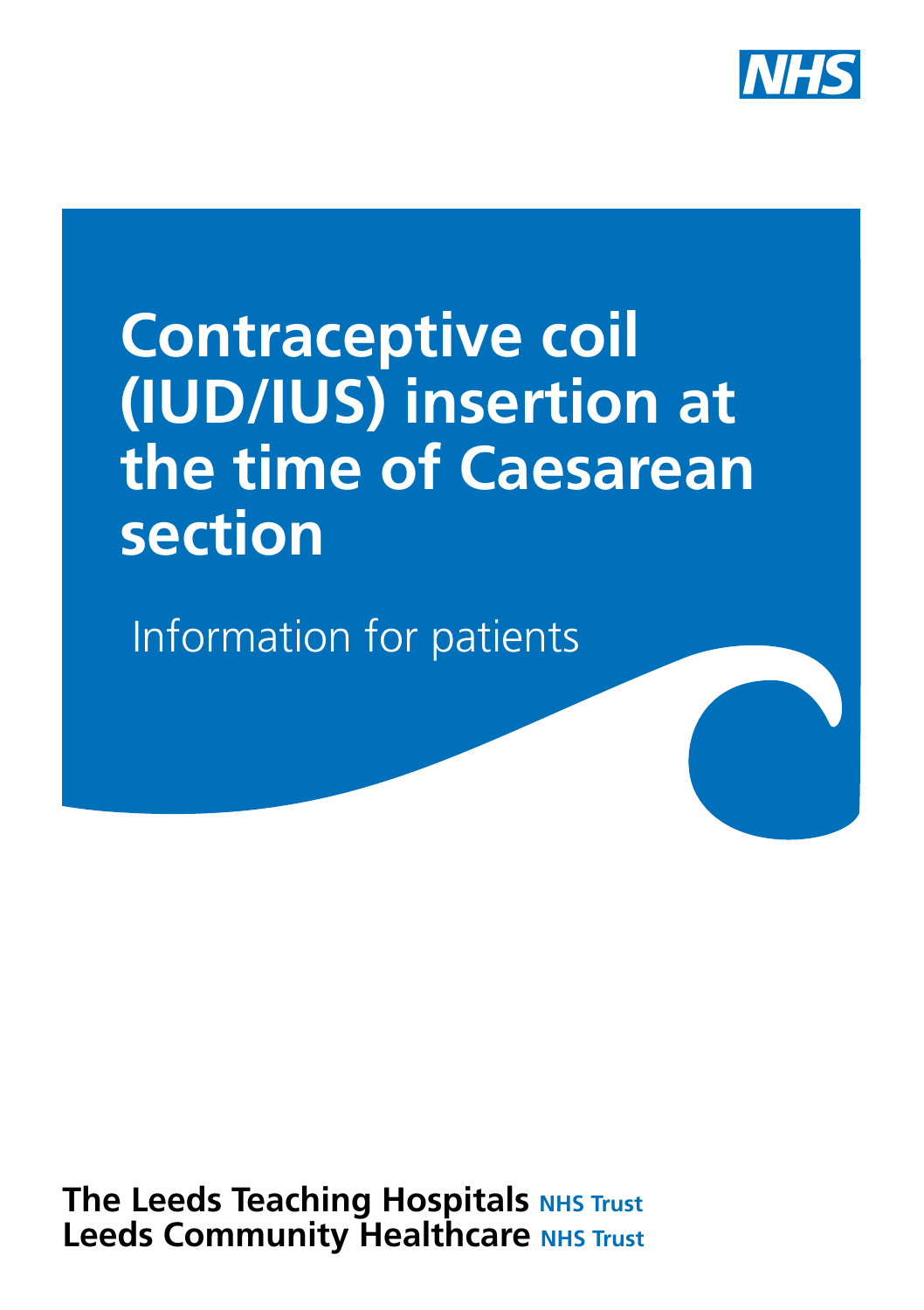# This leaflet is for women considering the insertion of the contraceptive coil at the time of Caesarean section.

# **It explains:**

- What a contraceptive coil is
- The risks and benefits of the contraceptive coil
- The advantages and disadvantages are of having a contraceptive coil inserted at the time of Caesarean section
- The different options of contraceptive coil
- Follow up after having a contraceptive coil
- Contact details is you have any further questions

# **Introduction**

An intrauterine contraceptive device also known as contraceptive 'coil' is a safe and reliable contraceptive. Most women are suitable to have one inserted, if they wish, straight after giving birth. It can easily be inserted into your womb at the time of your Caesarean section.

Please speak to your doctor or midwife if you have any particular questions or would like to consider this method of contraception.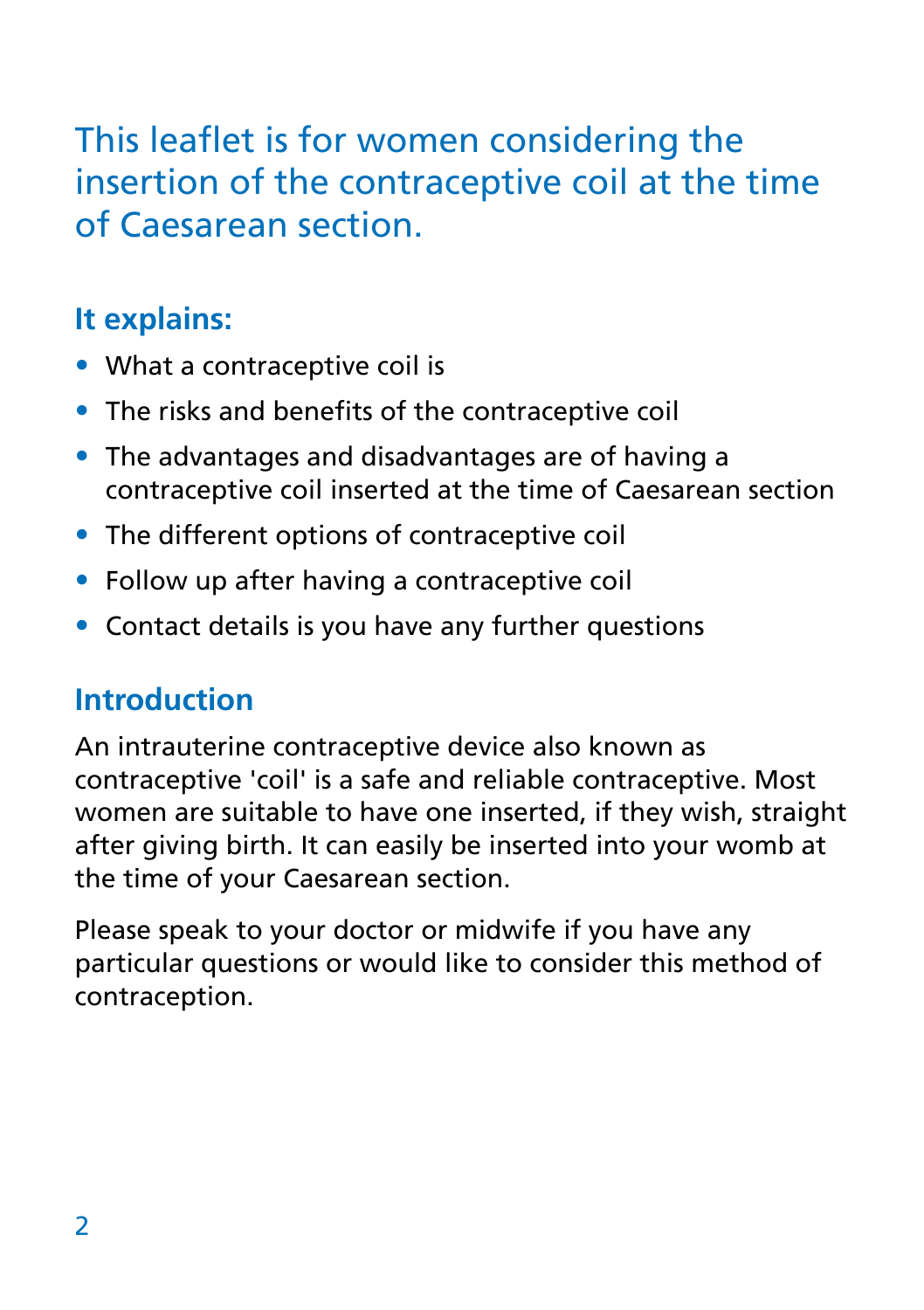# **How soon can I get pregnant after having my baby?**

You can get pregnant as soon as three weeks (21 days) after having your baby. It is, therefore, important to start using contraception soon after having your baby if you are not planning to conceive.

### **What is a contraceptive coil?**

A contraceptive coil is a paperclip-sized device that is put into the uterus (womb) to prevent pregnancy.



There are many different contraceptive coils but they can be divided into two main types, those that contain hormone (progestogen) and those that do not, which contain copper. The ones containing hormone can also be used to treat heavy periods.

Two big advantages of the contraceptive coil are that you do not need to remember to use it just before having sex and it is effective for several years.

However, the contraceptive coil doesn't protect you from sexually transmitted infections, so you may need to use condoms as well.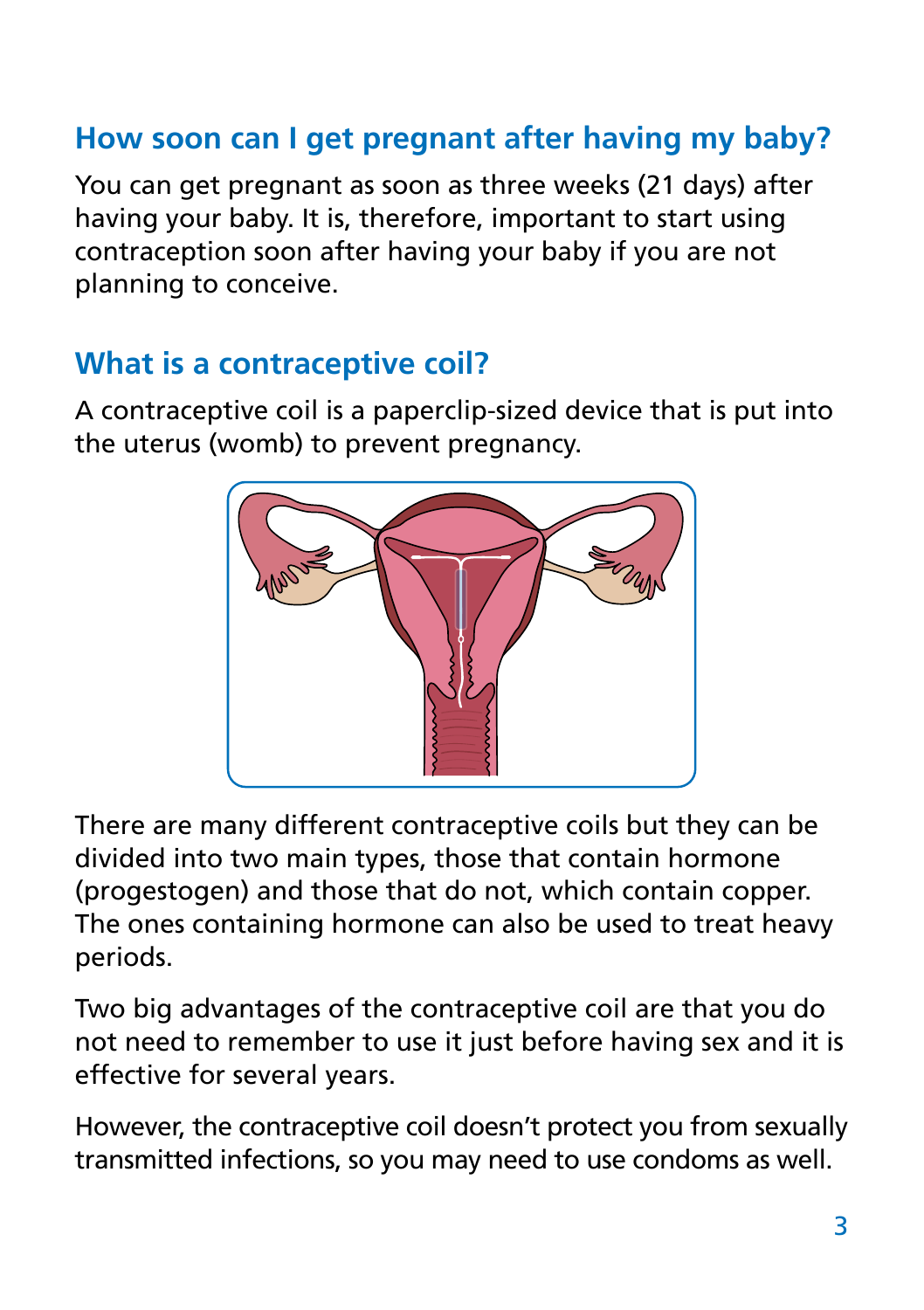# **How is a contraceptive coil inserted or removed?**

The contraceptive coil can be inserted at the time of Caesarean section. This does not significantly increase the amount of time taken to perform a Caesarean section or the risks associated with having a Caesarean section.

There are threads attached to the contraceptive coil which hang through the cervix (opening of the uterus). These threads are cut so that they hang as far as the top of your vagina. As your uterus contracts and returns to its prepregnancy size after having your baby (this takes about six weeks), you may need to have the threads cut further. This can be done at your GP surgery during your postnatal review.

If you want the contraceptive coil removed or replaced a doctor, nurse or midwife can remove it by pulling gently on the threads.

# **Can anyone use the contraceptive coil?**

Most people with a uterus can have a contraceptive coil inserted at the time of Caesarean section.

Your doctor, midwife or nurse will ask you about your medical history to check if the contraceptive coil is suitable for you. Please inform them of any illnesses or operations you've had.

#### **You shouldn't use a contraceptive coil if you:**

- have an untreated sexually transmitted infection or pelvic infection
- have symptoms of an untreated sexually transmitted infection or pelvic infection
- have structural problems with your uterus or cervix e.g. heart shaped uterus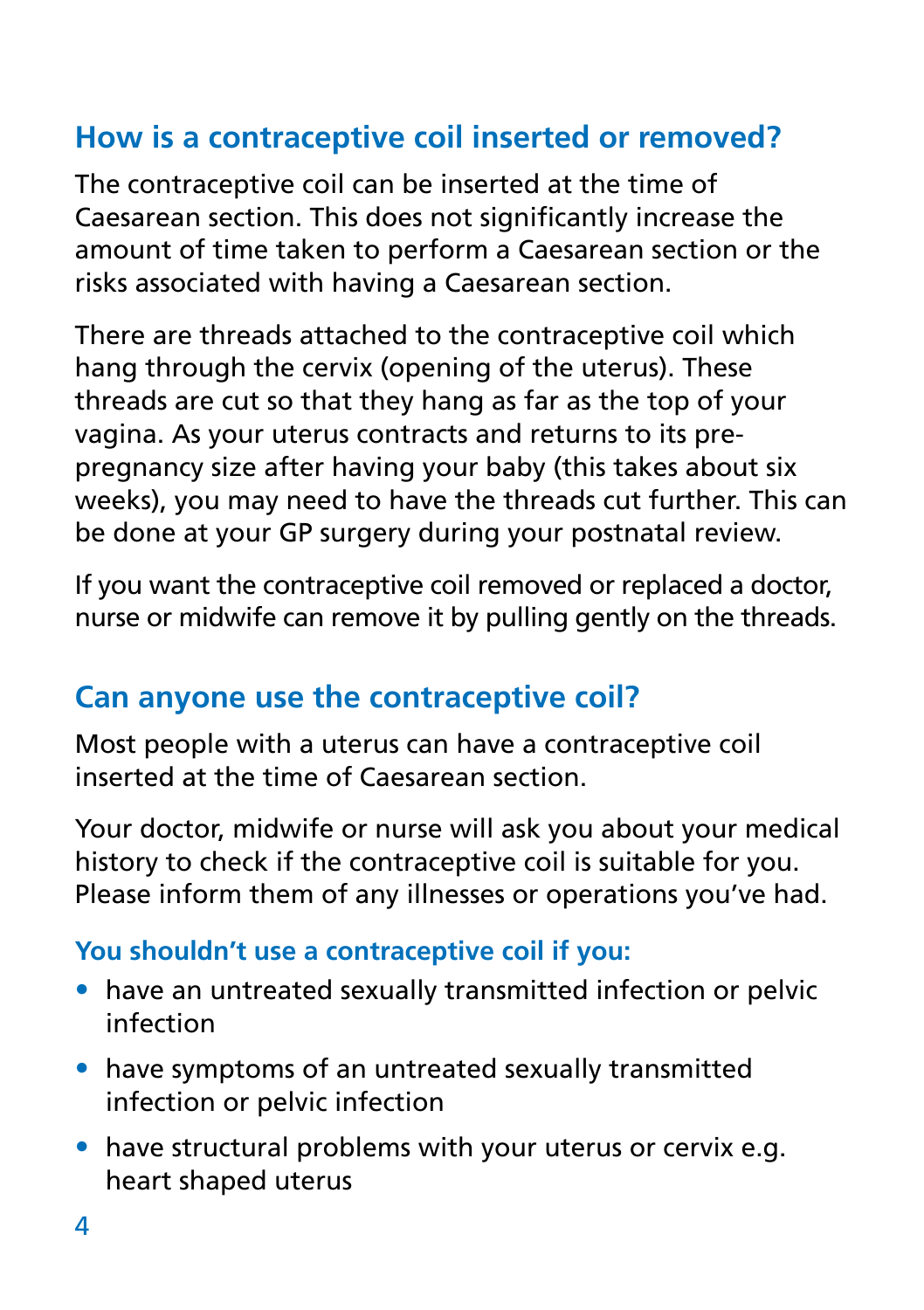• have unexplained bleeding from your vagina (for example, between periods or after sex) that has not been investigated.

**In addition, you** may **be advised not to use the hormonal contraceptive coil if you (see section: The Hormonal Contraceptive Coil below for more information on hormonal contraceptive coil):**

- have breast cancer or have had it in the past
- have serious liver disease
- have arterial disease or a history of serious heart disease or stroke.

# **Are there any risks to having the Contraceptive Coil inserted at the time of Caesarean section?**

#### **The following risks are slightly higher in women having the contraceptive coil inserted at the time of Caesarean section:**

**Lost threads -** the threads of the contraceptive coil normal hang out of the cervix and into the top of the vagina. This is so that the coil can be easily removed when required. However, after having your baby these threads can sometimes settle up into the womb. This doesn't reduce the efficacy of the coil but can mean removal is a bit more difficult.

**Expulsion/falling out -** There is a one in 20 chance of the contraceptive coil coming out/ being expelled from the womb after insertion in women having the coil inserted during a planned Caesarean or when not pregnant. The chance of expulsion is higher if the coil is inserted in women who have had a Caesarean section in labour. This is probably because the cervix (neck of the womb) is open, making it more likely for the contraceptive coil to fall out.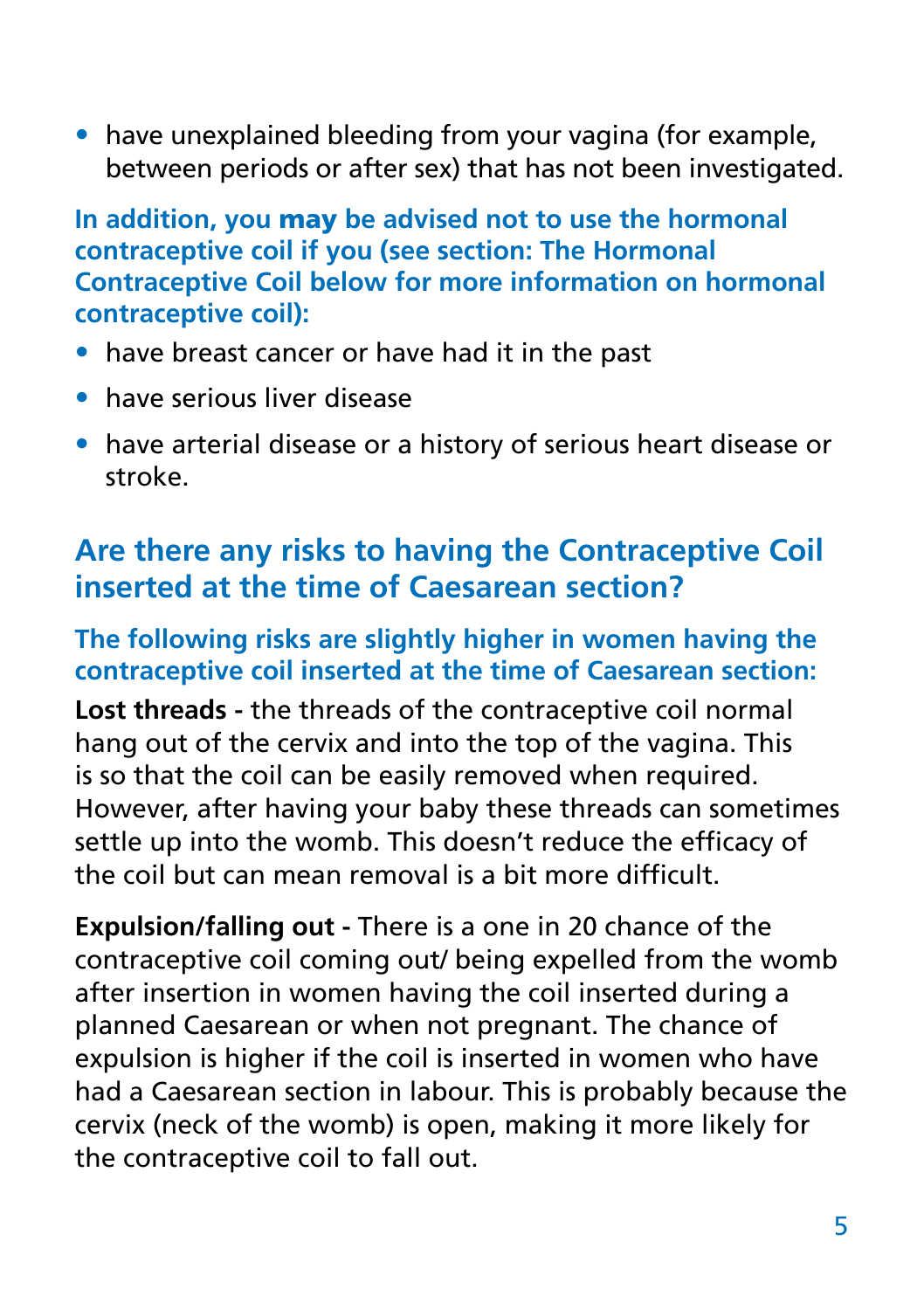#### **The following risks are present with the same likelihood whether the coil is inserted at the time of Caesarean section or not:**

**Effectiveness -** It is just as effective when inserted at the time of Caesarean section as at other times.

**Injury/trauma -** There is less than one in 1000 chance of injury to the womb (perforation) at the time of insertion.

**Infection -** There is a less than one in 100 chance of small risk of infection in the first few weeks following insertion of the device.

**Vaginal bleeding -** There is no greater risk of heavy bleeding soon after delivery as a result of inserting a contraceptive coil at the time of Caesarean section.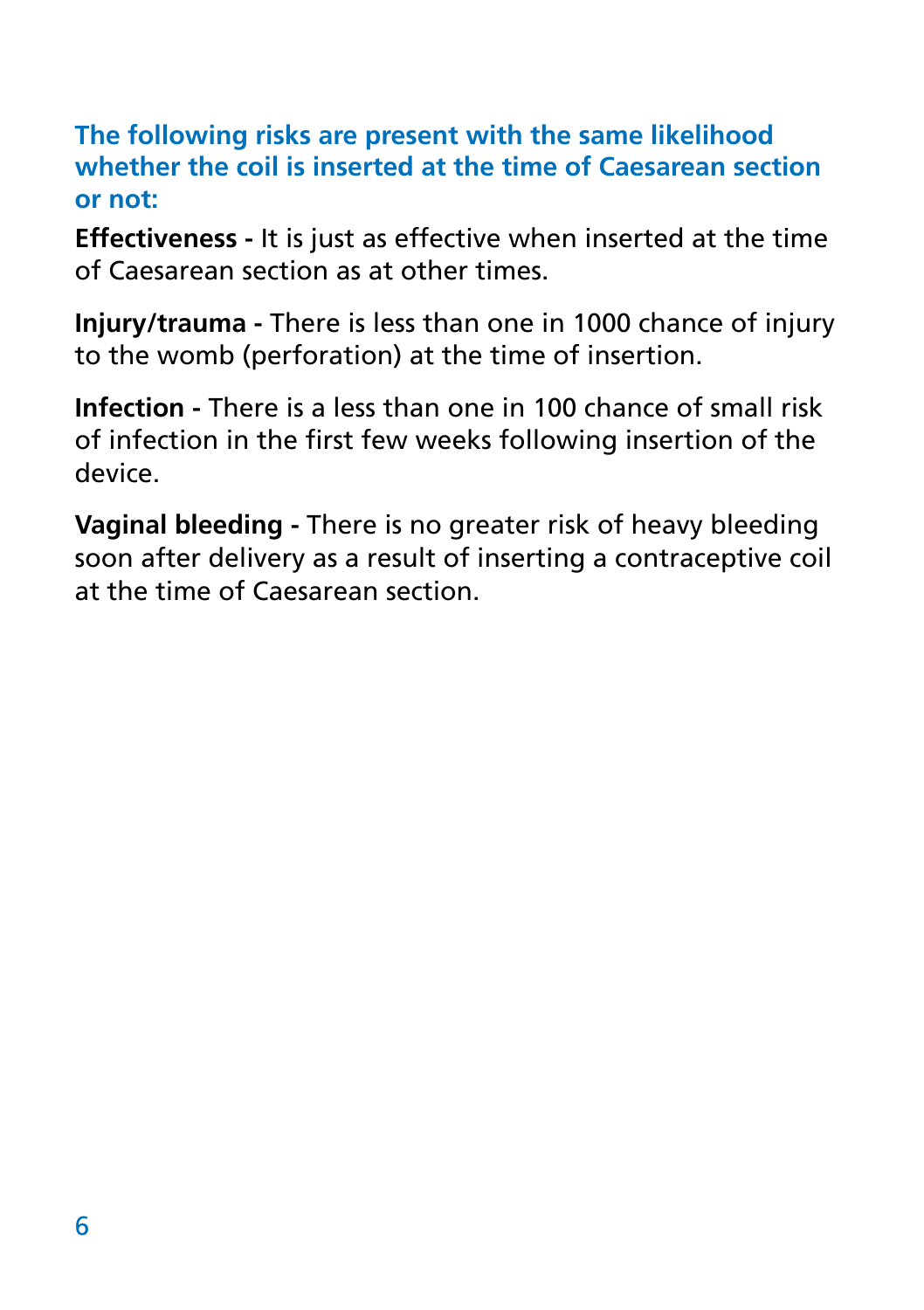## **The Copper Contraceptive Coil (also known as intrauterine device or IUD)**

The IUD is a small plastic and copper device that is put into the uterus. The copper prevents sperm from surviving and alters your cervical mucus to prevent sperm from reaching an egg. It may also stop a fertilised egg implanting in the uterus.

| <b>How long it</b><br>lasts      | Five or 10 years, depending on the type,<br>but can be taken out sooner. Copper T Safe<br>works for 10 years.                                                                                                    |
|----------------------------------|------------------------------------------------------------------------------------------------------------------------------------------------------------------------------------------------------------------|
| <b>How it affects</b><br>periods | Some women find that their periods become<br>heavier, longer or more painful                                                                                                                                     |
| <b>Advantages</b>                | • Effective from the moment it's inserted.<br>• You can breastfeed safely.<br>• Its effectiveness is not affected by other<br>medicines.<br>• Your fertility returns to normal as soon as<br>the IUD is removed. |
| <b>Disadvantages</b>             | • Periods may be heavier, longer or more<br>painful. This can improve over months.                                                                                                                               |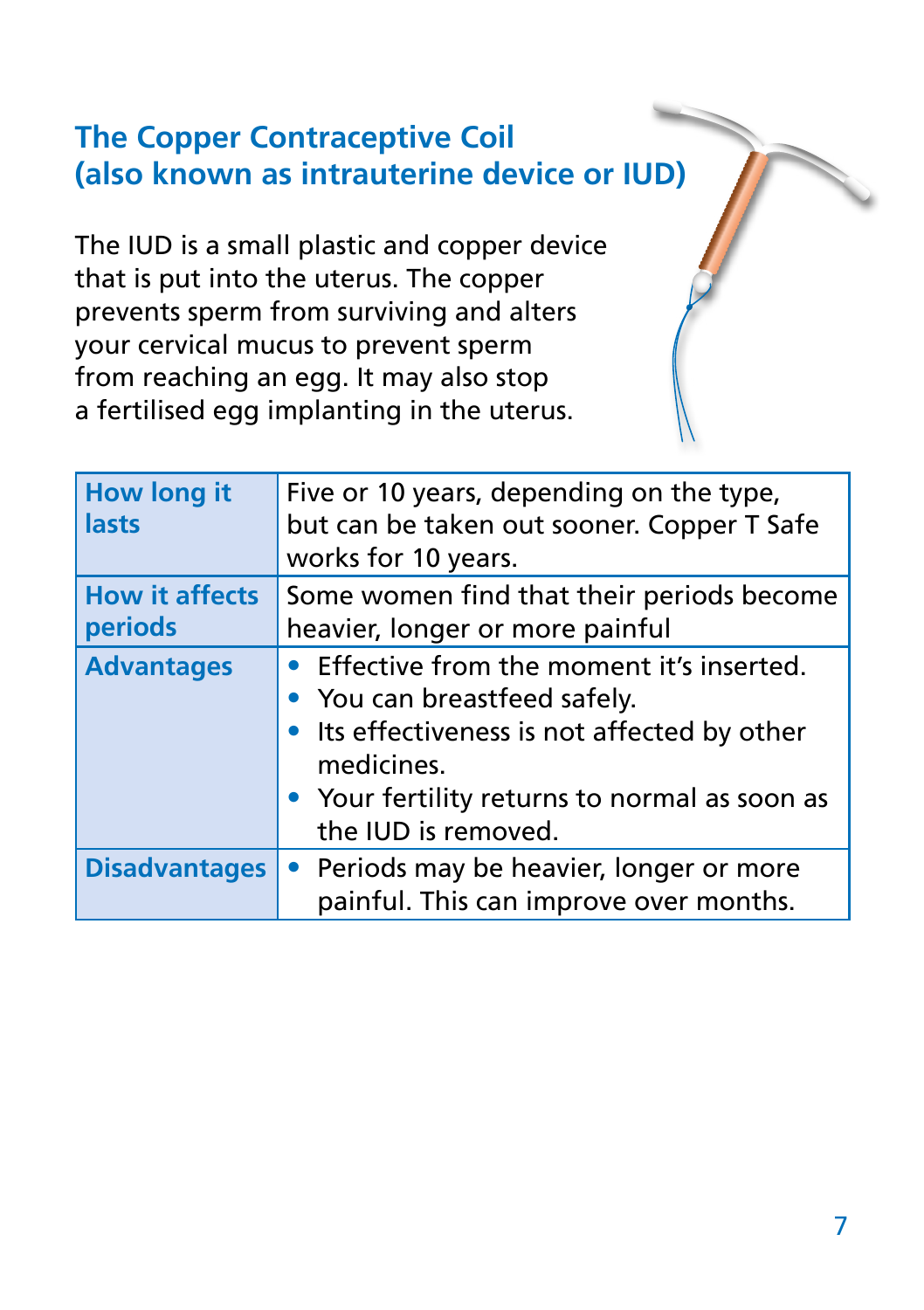# **The Hormonal Contraceptive Coil (also known as intrauterine system or IUS)**

An IUS is a small, T-shaped plastic device which releases the hormone progestogen that is put into the uterus (womb).

This thins the lining of the uterus to prevent a fertilised egg implanting and thickens cervical mucus to prevent sperm reaching an egg.

| <b>How long it</b><br>lasts      | Five years but can be taken out sooner.<br>Examples of this type of coil are Levosert,<br>Mirena and Kyleena.                                                                                                                                                                                            |
|----------------------------------|----------------------------------------------------------------------------------------------------------------------------------------------------------------------------------------------------------------------------------------------------------------------------------------------------------|
|                                  | If fitted after age 45, Mirena can stay in place<br>for contraception until after the menopause,<br>when contraception is no longer needed.                                                                                                                                                              |
| <b>How it affects</b><br>periods | Periods often become much lighter and<br>shorter and sometimes less painful. Some<br>women find their periods stop completely<br>after the first year of use. The IUS may,<br>therefore, be useful if you have heavy,<br>painful periods.                                                                |
| <b>Advantages</b>                | Two types of IUS (Mirena and Levosert) can<br>be used specifically to treat heavy periods.<br>Effective from the moment it's inserted.<br>• You can breastfeed safely.<br>Its effectiveness is not affected by other<br>medicines.<br>Your fertility returns to normal as soon as<br>the IUD is removed. |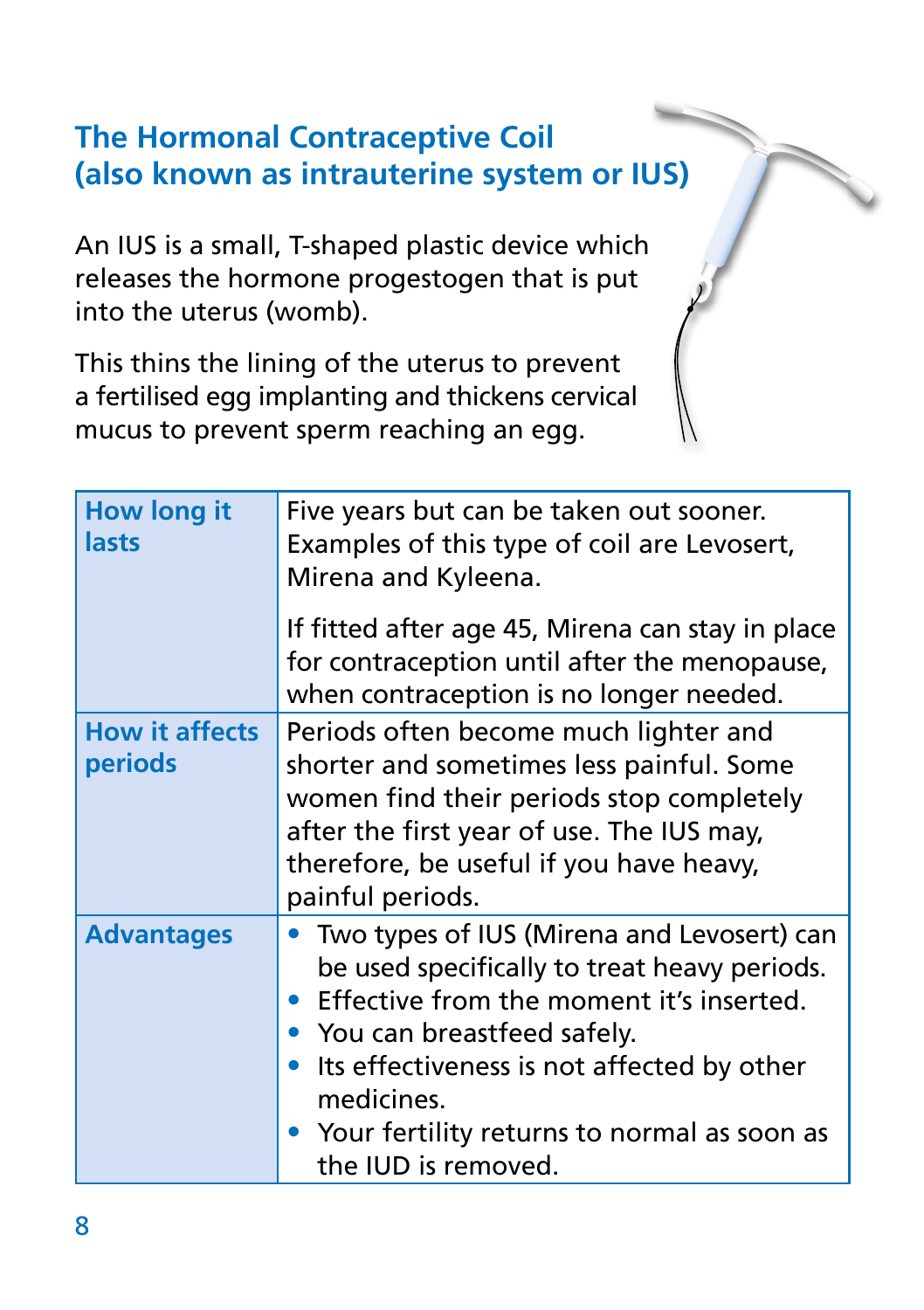|  | Disadvantages • Your periods may change in a way that<br>isn't acceptable to you |
|--|----------------------------------------------------------------------------------|
|  | • Some people may get side effects like acne,                                    |
|  | headaches or breast tenderness which tend                                        |
|  | to improve after the first few months.                                           |
|  | • Some people develop small fluid-filled cysts                                   |
|  | on their ovaries. These aren't dangerous                                         |
|  | and usually don't need treatment.                                                |

### **Are tampons safe if I have an IUS?**

Yes. It's safe to use tampons or a menstrual cup.

Make sure that the menstrual cup is put in the correct place and not too high in the vagina.

Take care not to pull on the IUS threads when you're removing tampons or a menstrual cup.

## **What if I think I'm pregnant when I have the in?**

The IUD/ IUS are very effective so it is unlikely you'll get pregnant.

However, if you do, there's a small increased risk of ectopic pregnancy. An ectopic pregnancy develops outside the uterus, usually in a fallopian tube. If you think you might be pregnant and/or have a sudden or unusual pain in your lower abdomen, seek medical advice as soon as possible.

If you get pregnant and want to continue the pregnancy, talk to a doctor or nurse as soon as possible. If it's early in the pregnancy it's usually recommended to remove the IUD/IUS as soon as possible. The doctor or nurse will discuss this with you.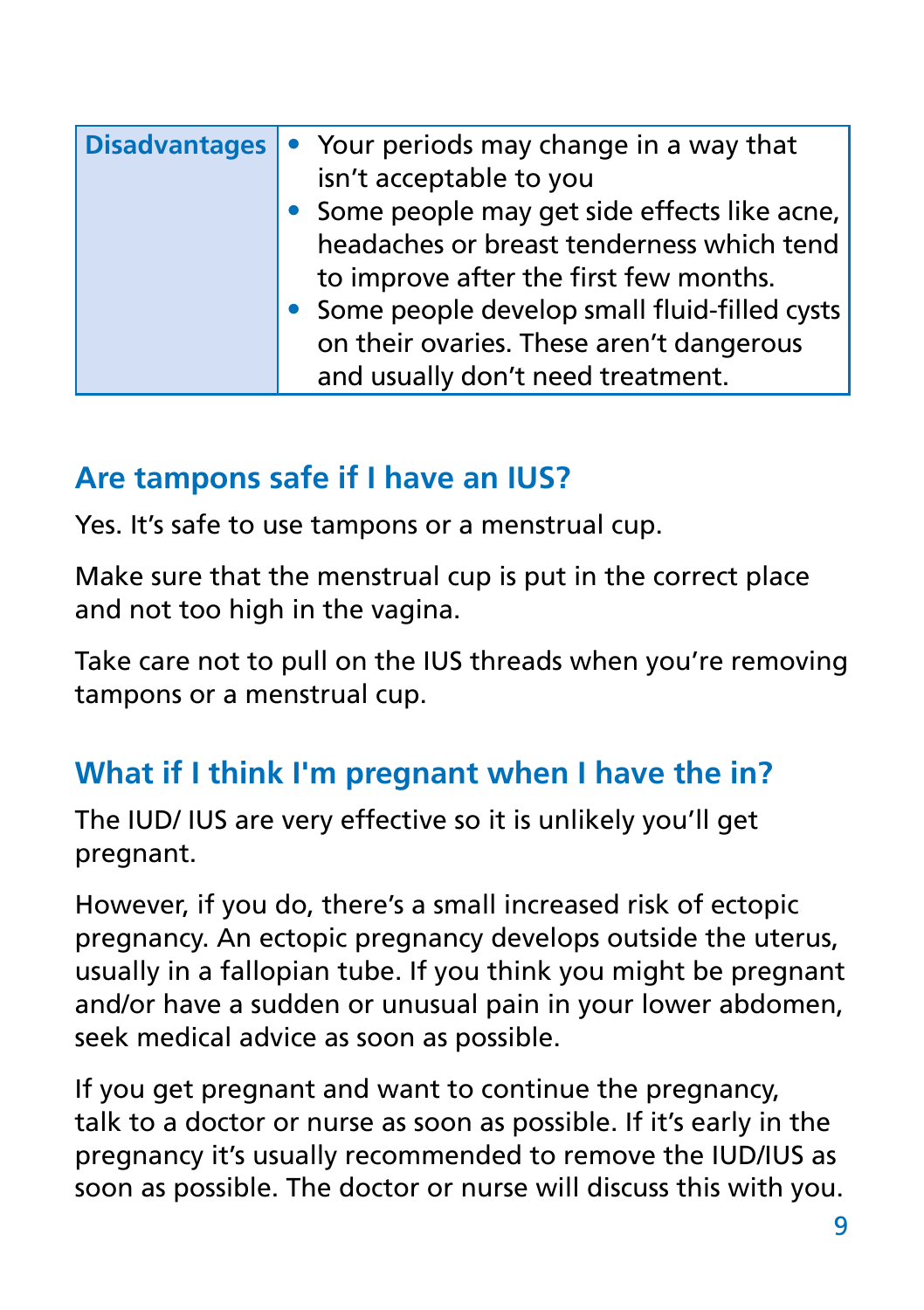## **What if I want to stop using the IUD/IUS?**

If you want to stop using the IUD/IUS, go back to the doctor or nurse and ask for it to be taken out. Your fertility will return to what it was when the IUD/ IUS is removed. If you don't want to get pregnant, use additional contraception, such as condoms, or avoid sex, for seven days before the IUD/ IUS is taken out and use another method of contraception from the day it's removed.

## **What is the follow up after insertion of IUD/IUS after Caesarean Section?**

You will be offered a check-up three months after your Caesarean section and IUD/IUS insertion at Leeds Sexual Health. At this point you coil threads can be trimmed. If threads are not visible an ultrasound scan will be offered to you to confirm that the IUD/IUS is still in place.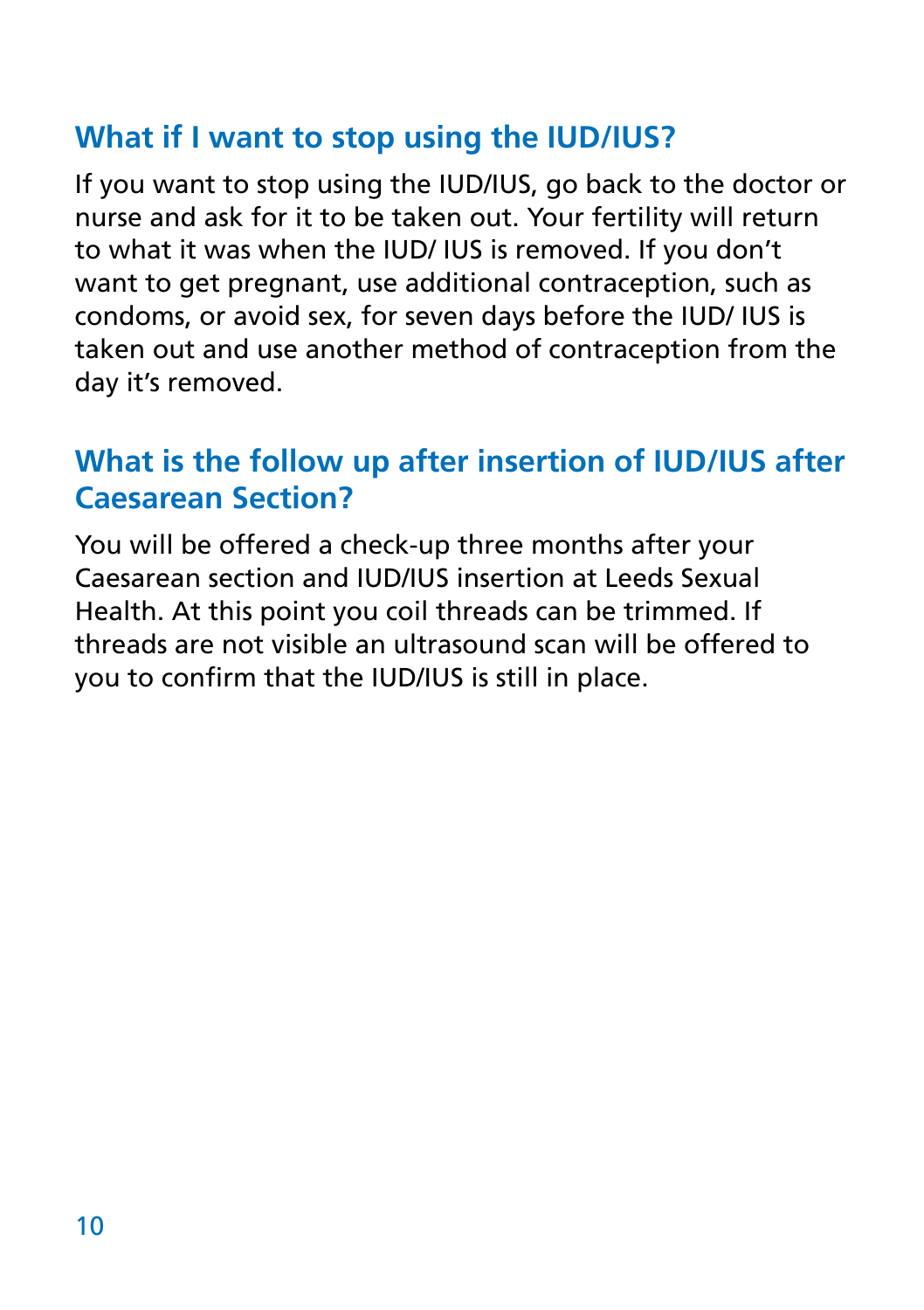## **Consent Checklist for IUD/IUS at time of Caesarean Section**

**(Please tick the boxes once each point has been discussed):**

#### *Benefits:*

- Effective very low failure rate- less than one out of 100 women, over one year
- **Long acting works for between five and 10 years** depending on the contraceptive used
- Do not have to remember to take it just before sex
- $\Box$  The hormonal contraceptive coil e.g. Levosert, makes periods lighter, shorter and sometimes less painful.

#### *Risks (slightly greater at time of Caesarean section than when inserted at other times):*

Expulsion - one in 20 women who have IUD/IUS inserted during planned Caesarean section or when not pregnant. Risk is higher if IUD/IUS is inserted if a woman recently been in labour.

**Lost threads- this does not affect how effective the coil** is but can make its removal slightly more challenging.

#### *Risks (no greater risk at the time of Caesarean section than when inserted at other times):*

- **Less than one in 1000 chance of injury to the womb** (perforation) at the time of insertion.
- $\Box$  Pelvic/ uterine (womb) infection (one in 100) in the first few weeks following insertion.